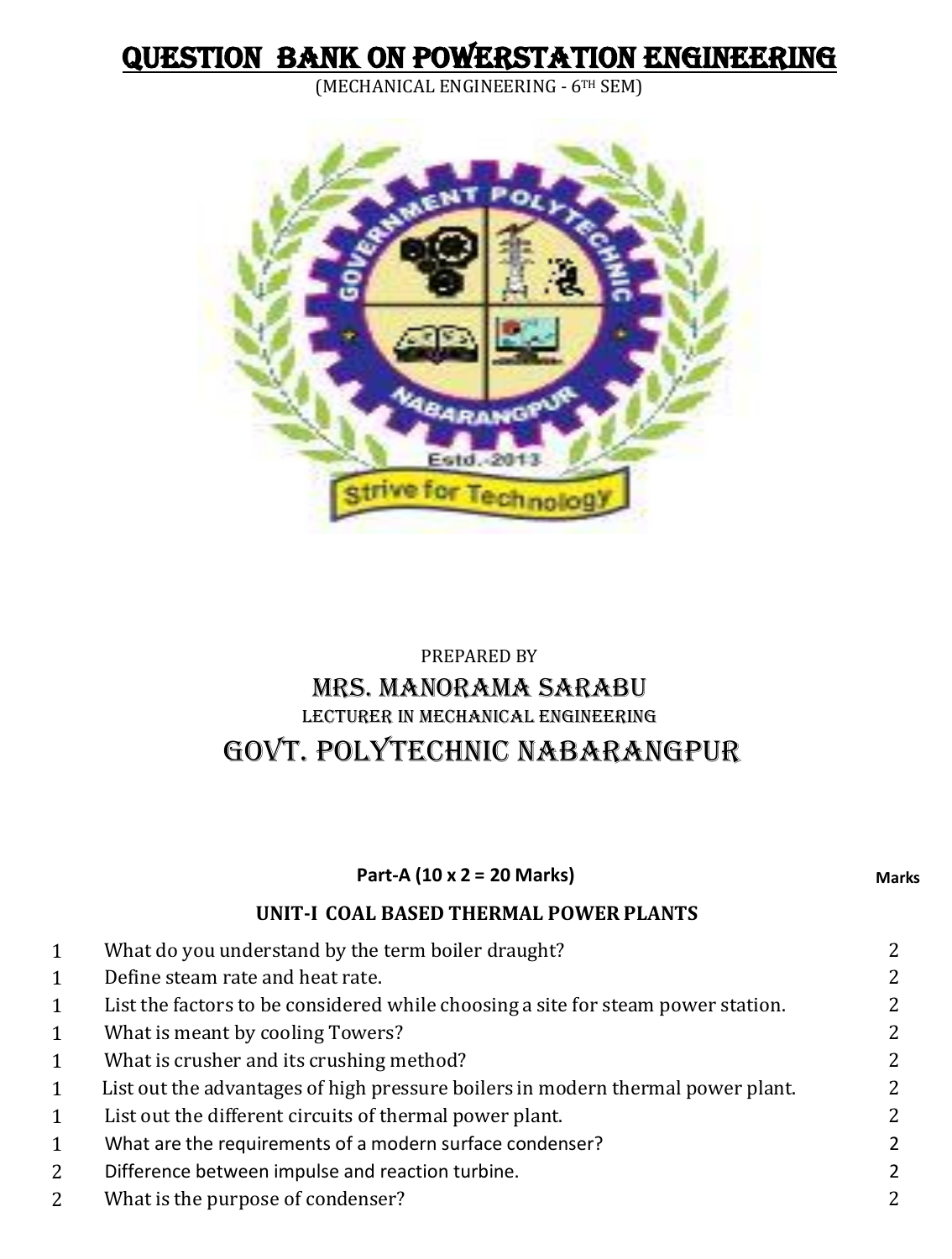| 2              | What is ESP? State its use.                                             | 2              |
|----------------|-------------------------------------------------------------------------|----------------|
| $\overline{2}$ | Distinguish between Forced draught and induced draught.                 | 2              |
| 2              | Define Fluidization?                                                    | 2              |
| 2              | What are the modern trends in generating steam of high pressure boiler? | 2              |
| $\overline{2}$ | List down the important parameter of turbine.                           | 2              |
| $\overline{2}$ | What is a stoker? Classify it.                                          | 2              |
| 2              | What is mean by cogeneration system?                                    | $\overline{2}$ |
|                | UNIT-II DIESEL, GAS TURBINE AND COMBINED CYCLE POWER PLANTS             |                |
| 3              | How diesel power plants are classified?                                 | 2              |
| 3              | Name the components of diesel power plant.                              | $\overline{2}$ |
| 3              | How diesel engines are classified?                                      | 2              |
| 3              | How gas turbines are classified?                                        | 2              |
| 3              | What are the different types of fuel used in gas turbine?               | 2              |
| 3              | Name the material used in rotor of the gas turbine.                     | 2              |
| 3              | Define IGCC?                                                            | 2              |
| 4              | What is the purpose of regenerator?                                     | $\overline{2}$ |
| 4              | Classify the types of combined cycle plants.                            | $\overline{2}$ |
|                |                                                                         |                |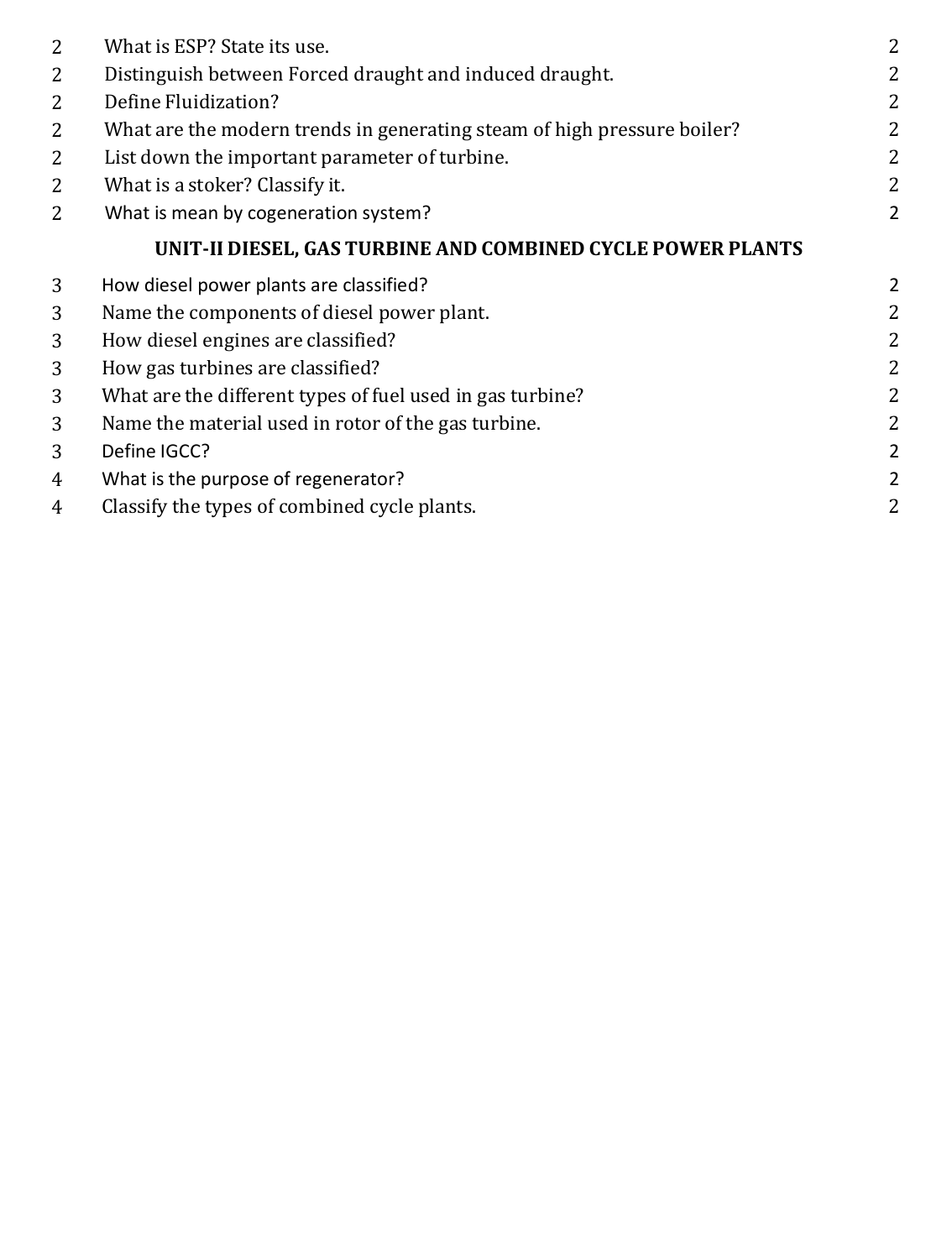| 4      | What the effects are of inter cooling in gas turbine power plant.                                 | $\overline{2}$                   |
|--------|---------------------------------------------------------------------------------------------------|----------------------------------|
| 4      | What is the difference between open cycle and closed cycle gas turbine power plant?               | $\overline{2}$<br>$\overline{2}$ |
| 4<br>4 | Name the fuel used in gas turbine.<br>What is the environmental impact of a combined cycle plant? | $\overline{2}$                   |
|        | <b>UNIT-III NUCLEAR POWER PLANTS</b>                                                              |                                  |
|        |                                                                                                   |                                  |
| 5      | What do you understand by moderation?                                                             | $\overline{2}$                   |
| 5      | How the nuclear reactors are classified?                                                          | 2                                |
| 5      | What is chain reaction?                                                                           | $\overline{2}$                   |
| 5      | What is fast breeder reactor? List down any two types.                                            | $\overline{2}$                   |
| 5      | Name the coolants used for fast breeder reactor.                                                  | 2                                |
| 5      | List out the desirable properties of a coolant?                                                   | $\overline{2}$                   |
| 5      | Define the term "Breeding".                                                                       | $\overline{2}$                   |
| 5      | Define multiplication factor?                                                                     | $\overline{2}$                   |
| 5      | List down the nuclear disposal methods.                                                           | $\overline{2}$                   |
| 6      | What is LMFBR?                                                                                    | $\overline{2}$                   |
| 6      | List various control rods used in nuclear power reactor.                                          | $\overline{2}$                   |
| 6      | Explain the function of cladding? What are the criteria for selecting cladding.                   | 2                                |
| 6      | Name the coolants used in gas cooled reactor.                                                     | $\overline{2}$                   |
| 6      | List down the nuclear waste disposal methods.                                                     | $\overline{2}$                   |
| 6      | Name the different components of Nuclear Reactor.                                                 | $\mathbf{2}$                     |
| 6      | Name the coolants commonly used for fast breeder reactors.                                        | $\overline{2}$                   |
| 6      | Name the coolants used in gas cooled reactor.                                                     | $\overline{2}$                   |
|        | UNIT-IV POWER FROM RENEWABLE ENERGY                                                               |                                  |
| 7      | What is the purpose of surge tank?                                                                | $\overline{2}$                   |
| 7      | What are the factors to be considered while selecting the layout of a Hydel                       | $\overline{2}$                   |
|        | powerplant?                                                                                       |                                  |
| 7      | Describe the operating principle of a hydroelectric power plant.                                  | Z                                |
| 7      | What is the use of spillway?                                                                      | 2                                |
| 7      | Name some typical components of a wind mill.                                                      | 2                                |
| 7      | What is bio gas? Give the advantages                                                              | $\overline{2}$                   |
| 7      | Explain how a fuelcell works?                                                                     | 2                                |
| 7      | What are the different types of geothermal power plant?                                           | $\overline{2}$                   |
| 8      | What are the different types of receivers and heliostats used in solar power plant?               | $\overline{2}$                   |
| 8      | What is OTEC?                                                                                     | 2                                |
| 8      | What are components used in tidal power plant?                                                    | 2                                |
| 8      | What do you understand by tip-speed ratio?                                                        | 2                                |
| 8      | What do you understand a solar photo voltaic power system?                                        | $\overline{2}$                   |
| 8      | Name the different types of fuel cells.                                                           | $\overline{2}$                   |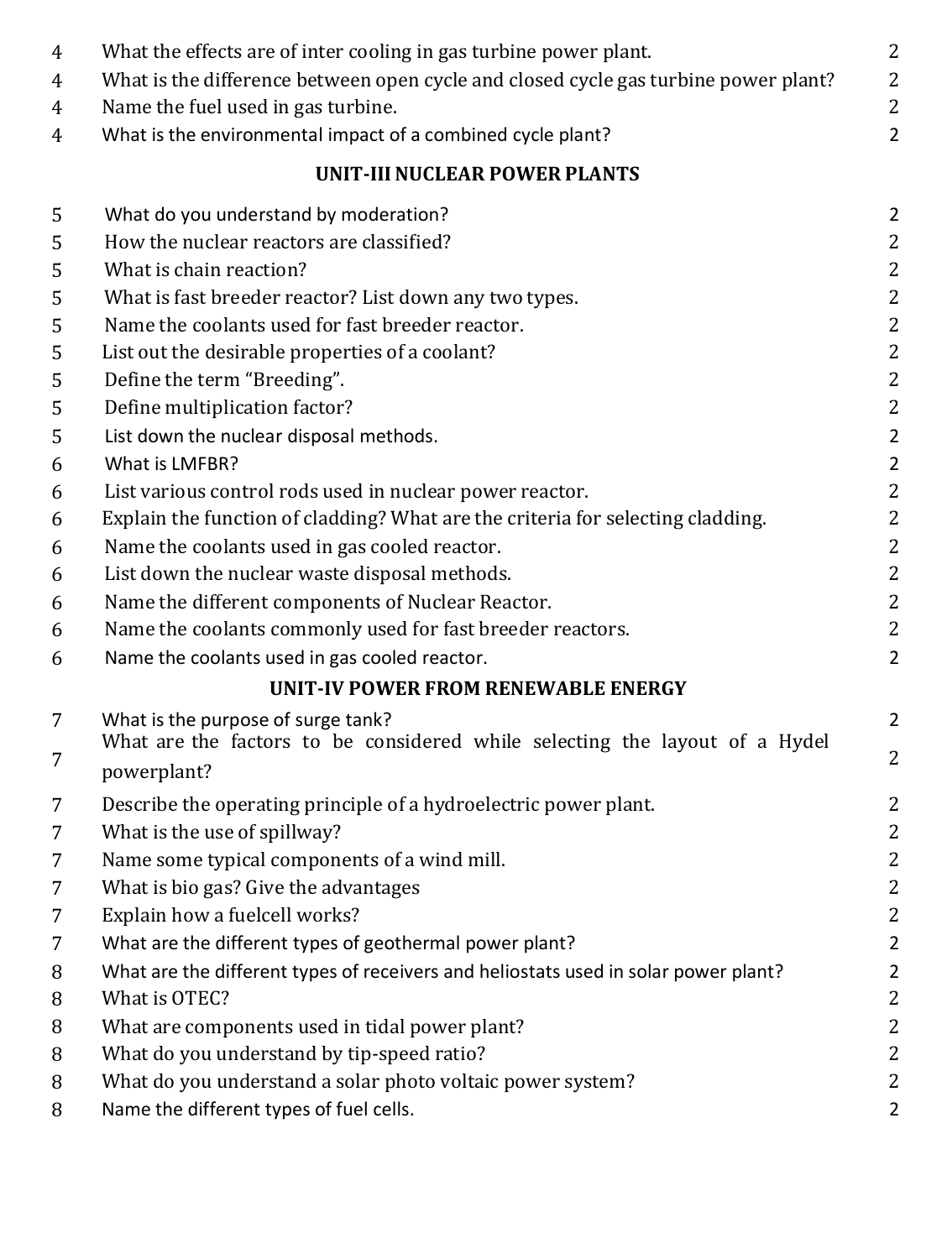## **UNIT-V ENERGY, ECONOMIC AND ENVIRONMENTAL ISSUES OF POWER PLANTS**

| 9  | Explain the different types of tariffs?                                            | $\overline{2}$ |
|----|------------------------------------------------------------------------------------|----------------|
| 9  | What are the different methods used to calculate depreciation cost of power plant? | 2              |
| 9  | Define Load factor and Plant use factor.                                           | 2              |
| 9  | Define diversity factor.                                                           | 2              |
| 9  | Define peak diversity factor.                                                      | 2              |
| 9  | Define plant capacity factor.                                                      | 2              |
| 9  | Define Load curve.                                                                 | 2              |
| 9  | Name some power plant pollutants of major concern?                                 | 2              |
| 9  | Point out the waste disposal options for Nuclear Power Plant?                      | $\overline{2}$ |
| 10 | What is particulate emission?                                                      | 2              |
| 10 | Define thermal discharge index?                                                    | 2              |
| 10 | Name the methods of storage or disposal of radioactive waste material?             | 2              |
| 10 | How the tariff for electricity energy is arrived?                                  | 2              |
| 10 | List the various cost which constitute the total cost of power generation.         | 2              |
| 10 | Define demand for electricity?                                                     | 2              |
| 10 | What do you understand by load curve?                                              | 2              |
|    |                                                                                    |                |

#### **Part-B (16 x 5 = 80 Marks)**

### **UNIT-I COAL BASED THERMAL POWER PLANTS**

| Draw a general layout of thermal power plant and explain the working of different     |                                                                                                                                                                                                                                  |  |
|---------------------------------------------------------------------------------------|----------------------------------------------------------------------------------------------------------------------------------------------------------------------------------------------------------------------------------|--|
| circuits.                                                                             | 16                                                                                                                                                                                                                               |  |
|                                                                                       | 16                                                                                                                                                                                                                               |  |
|                                                                                       |                                                                                                                                                                                                                                  |  |
| condenser.(8)                                                                         | 16                                                                                                                                                                                                                               |  |
| With the help of neat sketch describe the working of any one type of ash handling     |                                                                                                                                                                                                                                  |  |
| system.                                                                               | 16                                                                                                                                                                                                                               |  |
| Explain the different types of draught systems with sketches.                         | 16                                                                                                                                                                                                                               |  |
| Explain briefly the basic Rankine cycle of a thermal power plant. List out the major  |                                                                                                                                                                                                                                  |  |
| components and explain their functions.                                               | 16                                                                                                                                                                                                                               |  |
| Explain in detail about mechanical dust collector and Electrostatic precipitator. Why |                                                                                                                                                                                                                                  |  |
| both are used over a single unit in modern power plants.                              | 16                                                                                                                                                                                                                               |  |
| Explain the working principle of turbine with neat sketch.                            | 16                                                                                                                                                                                                                               |  |
| Explain the working principle of steam condenser and its types with neat sketch.      | 16                                                                                                                                                                                                                               |  |
| Explain the different types of Pulverizing mill.                                      | 16                                                                                                                                                                                                                               |  |
| Explain in details the coal handling system with a suitable block diagram             | 16                                                                                                                                                                                                                               |  |
| UNIT-II DIESEL, GAS TURBINE AND COMBINED CYCLE POWER PLANTS                           |                                                                                                                                                                                                                                  |  |
| Explain the working principle of diesel power plant with neat sketch.                 | 16                                                                                                                                                                                                                               |  |
|                                                                                       | Draw a neat diagram and explain any two sub critical boiler.<br>(i) What do you understand Fluidized bed combustion and explain in detail (8)<br>(ii) Name the different types of condenser. Describe the operation of a surface |  |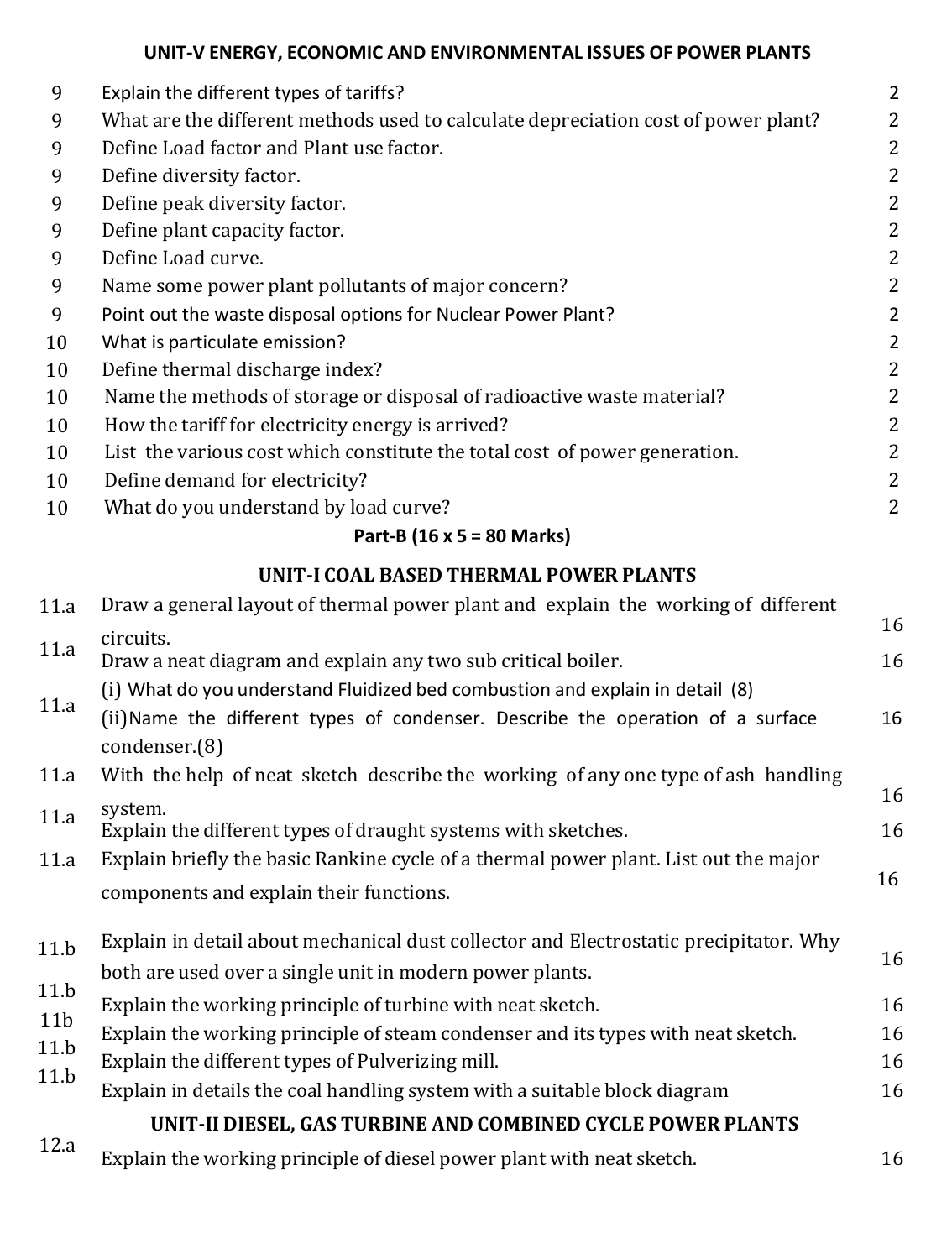| 12.a | Explain the working principle of gas power plant with neat sketch.                                                                                         | 16       |  |  |  |
|------|------------------------------------------------------------------------------------------------------------------------------------------------------------|----------|--|--|--|
| 12.a | Explain the improvement of thermal efficiency gas power plant with neat sketch.                                                                            | 16       |  |  |  |
| 12.a | Explain the stem and gas power generation cycle in gas power plant.<br>(i) Discuss the effect of pressure ratio on Brayton cycle output and efficiency.(8) | 16<br>16 |  |  |  |
| 12.a | (ii) Explain the integrated gasifier based combined cycle system. (8)                                                                                      |          |  |  |  |
|      | i) How can a combined cycle plant be used for cogeneration? What is itsthermodynamic<br>advantage?(8)                                                      |          |  |  |  |
| 12.a | ii) Discuss the advantages of combined cycle power generation. Why is it so<br>important in the present day energy scenario?(8)                            | 16       |  |  |  |
| 12.b | Discuss the working of various types of combined cycle power plant.                                                                                        | 16       |  |  |  |
| 12.b | (i) With an aid of a block diagram, explain the working principle of a closed cycle gas turbine<br>plant.(10)                                              | 16       |  |  |  |
|      | (ii) Explain how do you select engine for a diesel power plant?(6)                                                                                         |          |  |  |  |
|      | (i) Write a note on fuel system of diesel power plant. (8)                                                                                                 |          |  |  |  |
| 12.b | (ii) Explain how reheating improves the efficiency of a simple open cycle gas turbine<br>plant(8)                                                          | 16       |  |  |  |
| 12.b | Explain the working principle of type's gas power plant with neat sketch.                                                                                  | 16       |  |  |  |
|      | (i) Give the classification of gas turbine power plants.(8)                                                                                                |          |  |  |  |
| 12.b | (ii) Bring out the difference between the closed cycle and open cycle gas turbine<br>power plants.(8)                                                      | 16       |  |  |  |
|      | <b>UNIT-III NUCLEAR POWER PLANTS</b>                                                                                                                       |          |  |  |  |
| 13.a | Explain the working principle of nuclear power plant with neat sketch.                                                                                     | 16       |  |  |  |
| 13.a | How are nuclear reactors classified? Describe some common types of reactors used                                                                           | 16       |  |  |  |
|      | for electric power plants.                                                                                                                                 |          |  |  |  |
| 13.a | (i) Discuss about a breeder reactor.(8)                                                                                                                    |          |  |  |  |
|      | (ii) Explain the working of a typical fast breeder nuclear reactor power plant, with<br>neat diagram. (8)                                                  | 16       |  |  |  |
| 13.a | Explain the working principle of pressurized water reactor with neat sketch.                                                                               | 16       |  |  |  |
| 13.a | Explain the working principle of boiling water reactor with neat sketch.                                                                                   | 16       |  |  |  |
| 13.b | Explain Canadian-Deuterium-Uranium reactor with neat sketch also mention its                                                                               |          |  |  |  |
|      | merits and demerits.                                                                                                                                       | 16       |  |  |  |
| 13.b | (i) What are the difference between a pressurized water reactor nuclear power plant<br>and boiling water reactor nuclear power plant? (8)                  |          |  |  |  |
|      | (ii) Explain the following terms: (a) Fission of nuclear fuel (b) Distribution of fission                                                                  | 16       |  |  |  |
| 13.b | energy $(c)$ The chain reaction. $(8)$<br>(i) Generalize the Safety measures for Nuclear Power plants? (8)                                                 |          |  |  |  |
|      | (ii) Write notes on the hazardous effects of nuclear materials. (8)                                                                                        | 16       |  |  |  |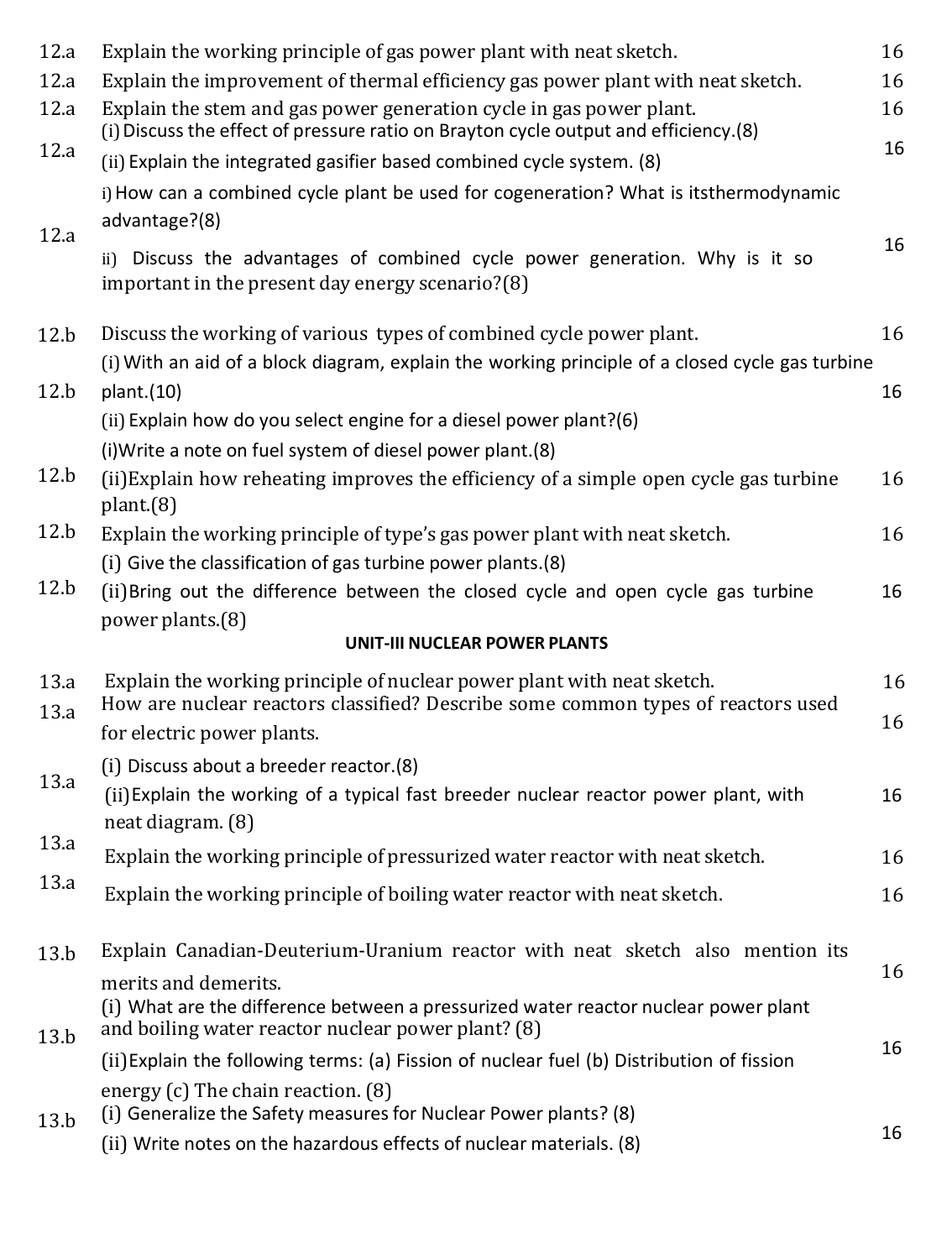| 13.b | Describe with neat sketch pressurized reactors and list out its merits and demerits.<br>Enumerate and explain the essential components of nuclear power plant also list out |    |  |  |  |  |
|------|-----------------------------------------------------------------------------------------------------------------------------------------------------------------------------|----|--|--|--|--|
| 13.b | the advantages and disadvantages of nuclear power plant.                                                                                                                    | 16 |  |  |  |  |
|      | UNIT-IV POWER FROM RENEWABLE ENERGY                                                                                                                                         |    |  |  |  |  |
| 14.a | Explain the working principle of hydro electric power plant with neat sketch.                                                                                               | 16 |  |  |  |  |
| 14.a | Explain the working principle of governing water turbine and its types with neat<br>sketch.                                                                                 | 16 |  |  |  |  |
|      | (i) Sketch and explain the two pool tidal power plant.(8)                                                                                                                   |    |  |  |  |  |
| 14.a | (ii) What are the different types of Tidal power plants?(8)<br>(i) Explain the principle, construction and working of a wind power plant.(8)                                | 16 |  |  |  |  |
| 14.a | (ii) List out the advantages and disadvantages of a wind power plant. (8)                                                                                                   | 16 |  |  |  |  |
| 14.a | Explain the working principle of tidal power plant with neat sketch.<br>(i) Explain the construction and working of Geo thermal power plant.(8)                             |    |  |  |  |  |
| 14.a | (ii) Discuss the different system used for generating power using geothermal<br>energy(8)                                                                                   | 16 |  |  |  |  |
| 14.b | Explain the working principle of solar photo voltaic with neat sketch.<br>(i) Write notes on solar thermal power plant.(8)                                                  | 16 |  |  |  |  |
| 14.b | (ii) Explain the Solar thermal central receiver system.(8)                                                                                                                  | 16 |  |  |  |  |
| 14.b | Explain the working principle of geo thermal power plant with neat sketch.                                                                                                  | 16 |  |  |  |  |
| 14.b | Explain the working principle of bio gas power plant with neat sketch.                                                                                                      | 16 |  |  |  |  |
| 14.b | Explain the working principle of fuel cell power system with neat sketch.                                                                                                   | 16 |  |  |  |  |
|      | (i) Explain in detail about surge tank used in hydro electric power plant. Also explain<br>about the classification and selection of dams.(8)                               |    |  |  |  |  |
| 14.b | (ii) What are the factors to be considered while selecting a site for hydroelectric<br>power plant?(8)                                                                      | 16 |  |  |  |  |
|      | UNIT-V ENERGY, ECONOMIC AND ENVIRONMENTAL ISSUES OF POWER PLANTS                                                                                                            |    |  |  |  |  |
|      | (i) What do you understand by power plant economics? Discuss. (8)                                                                                                           |    |  |  |  |  |
| 15.a | (ii) Explain the fixed costs and operating costs of a power station. (8)                                                                                                    | 16 |  |  |  |  |
| 15.a | Explain the different types of load distribution parameter.                                                                                                                 | 16 |  |  |  |  |
| 15.a | $(i)$ What is a tariff? $(2)$                                                                                                                                               |    |  |  |  |  |
|      | (ii) Discuss and compare various tariff used in practice.(14)                                                                                                               | 16 |  |  |  |  |
| 15.a | Explain the pollution control technologies including waste disposal option for                                                                                              |    |  |  |  |  |
| 15.a | nuclear power plant.                                                                                                                                                        | 16 |  |  |  |  |
|      | Explain the nuclear waste disposal methods.<br>(i) Show the elements which contribute to the cost of the electricity?(8)                                                    | 16 |  |  |  |  |
|      | (ii) Describe how the cost of power generation be reduced?(8)                                                                                                               | 16 |  |  |  |  |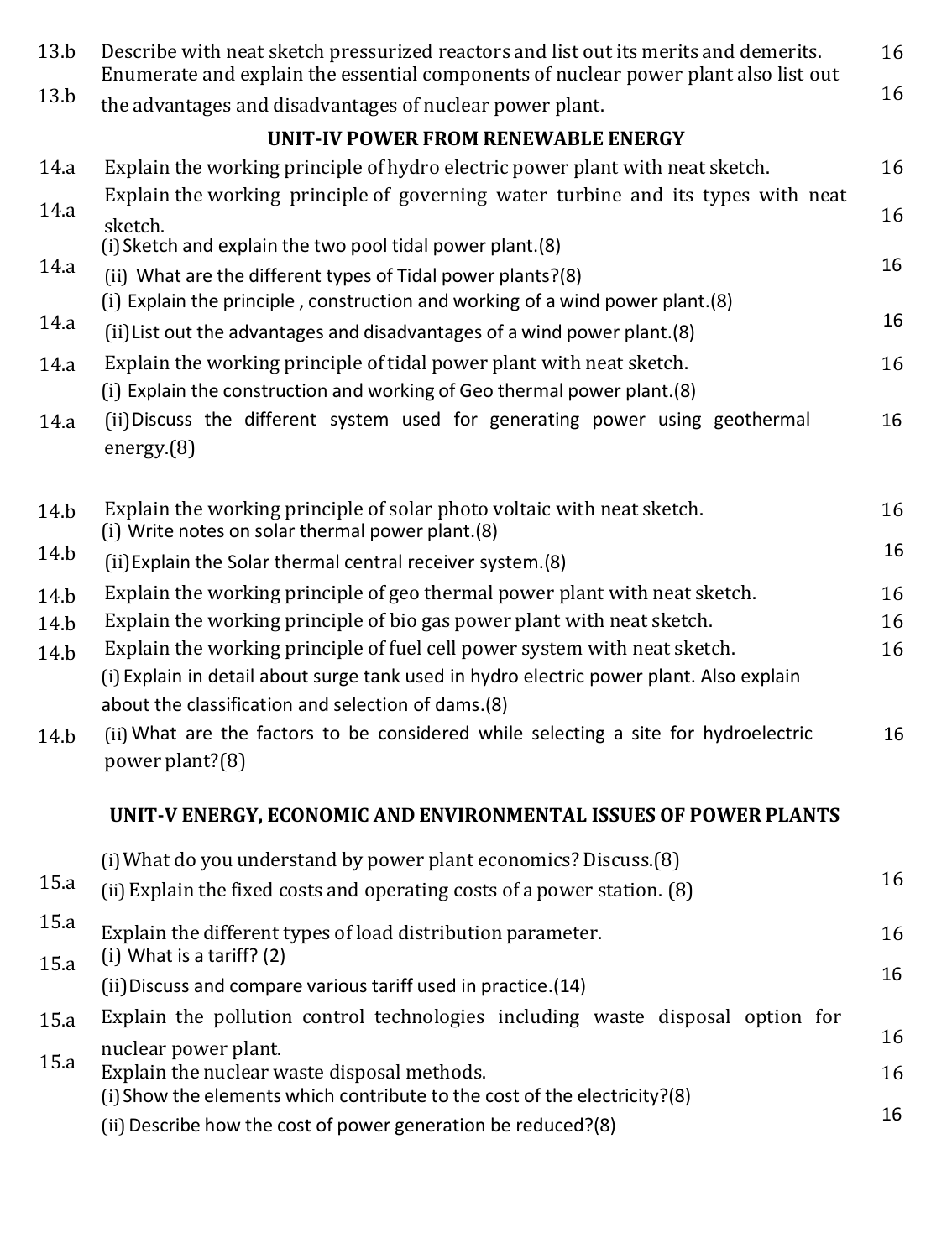|     | A power station has to supply load as follows |         |          |           |       |       |    |
|-----|-----------------------------------------------|---------|----------|-----------|-------|-------|----|
|     | Time in Hrs                                   | $0 - 6$ | $6 - 12$ | $12 - 14$ | 14-18 | 18-24 |    |
| 15. | Load in<br>MW                                 | 45      | 135      | -90-      | 150   | 75    | 16 |